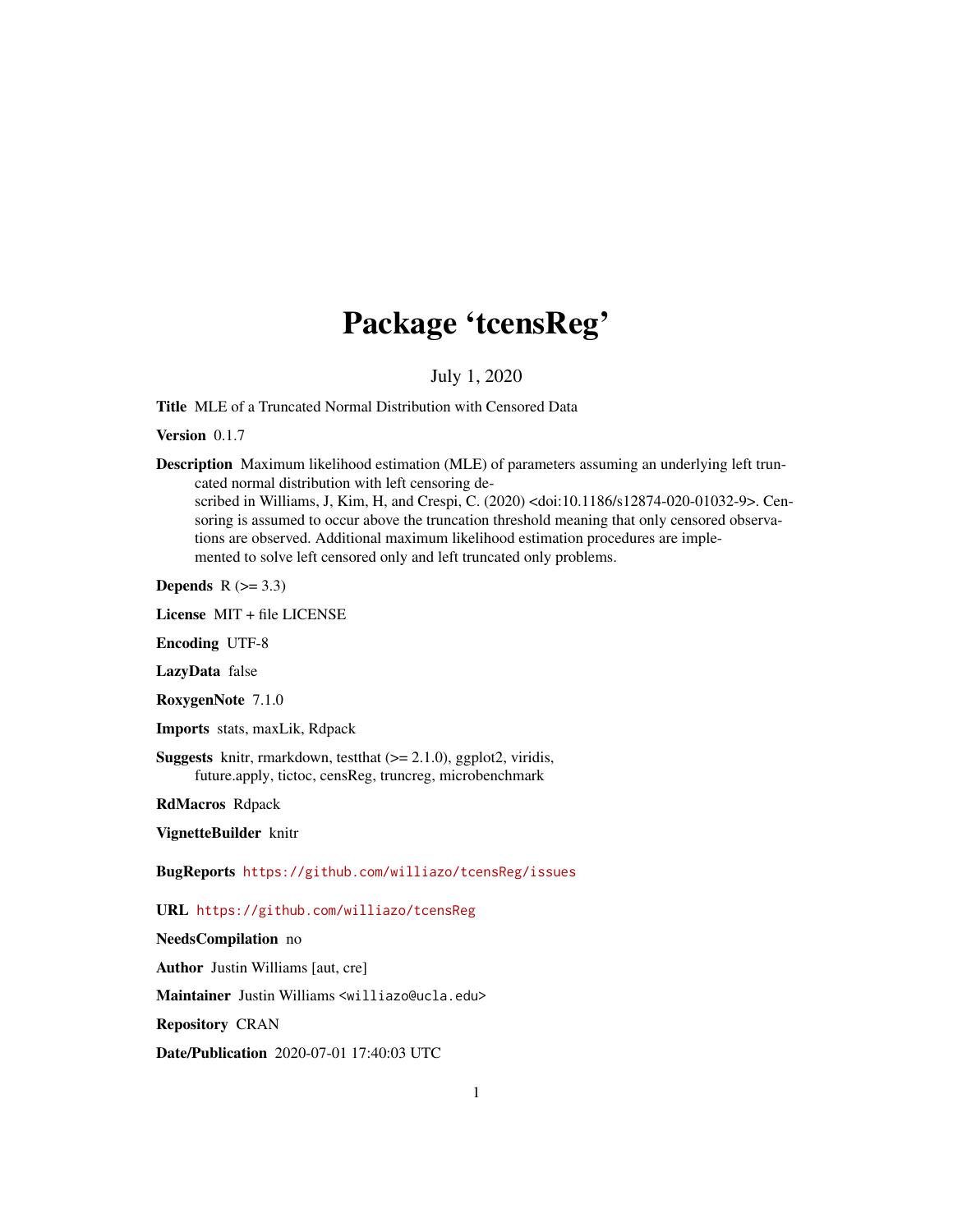# <span id="page-1-0"></span>R topics documented:

| Index |  |  |  |
|-------|--|--|--|
|       |  |  |  |
|       |  |  |  |
|       |  |  |  |
|       |  |  |  |

pseudo\_r2 *Pseudo R2 for tcensReg Objects*

# Description

Implementation of various methods for calculating pseudo R2 values popular with censored observations

# Usage

pseudo\_r2(obj, type = c("mckelvey\_zavoina"))

### **Arguments**

| obi  | Object of class tcens Reg                                                                                      |
|------|----------------------------------------------------------------------------------------------------------------|
| type | Character value indicating the type of pseudo R2 to calculate. Currently only<br>mckelvey zavoina is available |

# Details

When comparing goodness of fit between methods for censored observations pseudo  $R<sup>2</sup>$  is often the preferred metric (Veall and Zimmermann 1996). While there are many different types of pseudo  $R<sup>2</sup>$  measures available this function implements those that are particularly relevant for censored observations. Below is a description. of the currently available methods within this function.

# McKelvey-Zavoina:

This measure of pseudo  $R^2$  is from McKelvey and Zavoina (1975) and is the optimal metric suggested for limited dependent variables from Veall and Zimmermann (1996). The formula is shown below

$$
R_{mz}^{2} = \frac{\sum_{i=1}^{N} (\hat{y}_{i} - \bar{\hat{y}}_{i})^{2}}{\sum_{i=1}^{N} (\hat{y}_{i} - \bar{\hat{y}}_{i})^{2} + N\hat{\sigma}}
$$

#### Value

List with numeric value representing the pseudo  $R^2$  and type of pseudo  $R^2$  calculated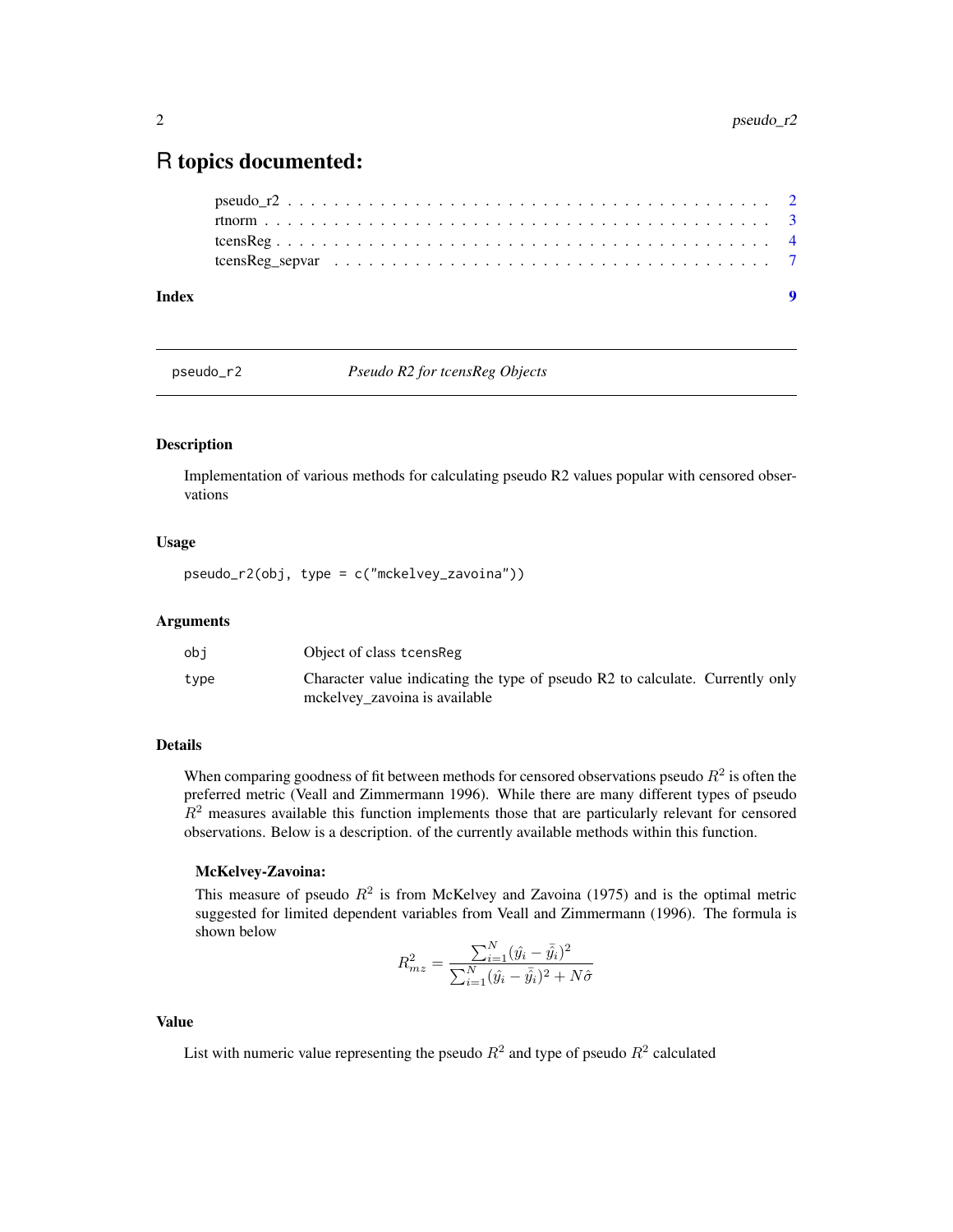#### <span id="page-2-0"></span>rtnorm 3

### References

McKelvey RD, Zavoina W (1975). "A statistical model for the analysis of ordinal level dependent variables." *Journal of mathematical sociology*, 4(1), 103-120.

Veall MR, Zimmermann KF (1996). "Pseudo-R2 measures for some common limited dependent variable models." *Journal of Economic Surveys*, 10(3), 241-259.

# Examples

```
#truncated normal underlying data
y_{\text{1}}star <- rtnorm(n = 1000, mu = 0.5, sd = 1, a = 0)
#apply censoring
y <- ifelse(y_star <= 0.25, 0.25, y_star)
#find MLE estimates
mod_result <- tcensReg(y \sim 1, v = 0.25, a = 0)
```
pseudo\_r2(mod\_result, type="m")

#### Description

This function is used to generate random samples from left-truncated normal distribution with specified mean and variance.

#### Usage

rtnorm(n, mu, sd, a)

#### Arguments

| n  | Numeric scalar representing the number of observations. Must be greater than<br>or equal to 1. |
|----|------------------------------------------------------------------------------------------------|
| mu | Mean value of the underlying normal random variable                                            |
| sd | Standard deviation of underlying normal random variable                                        |
| a  | Numeric vector indicating the left-truncation value.                                           |
|    |                                                                                                |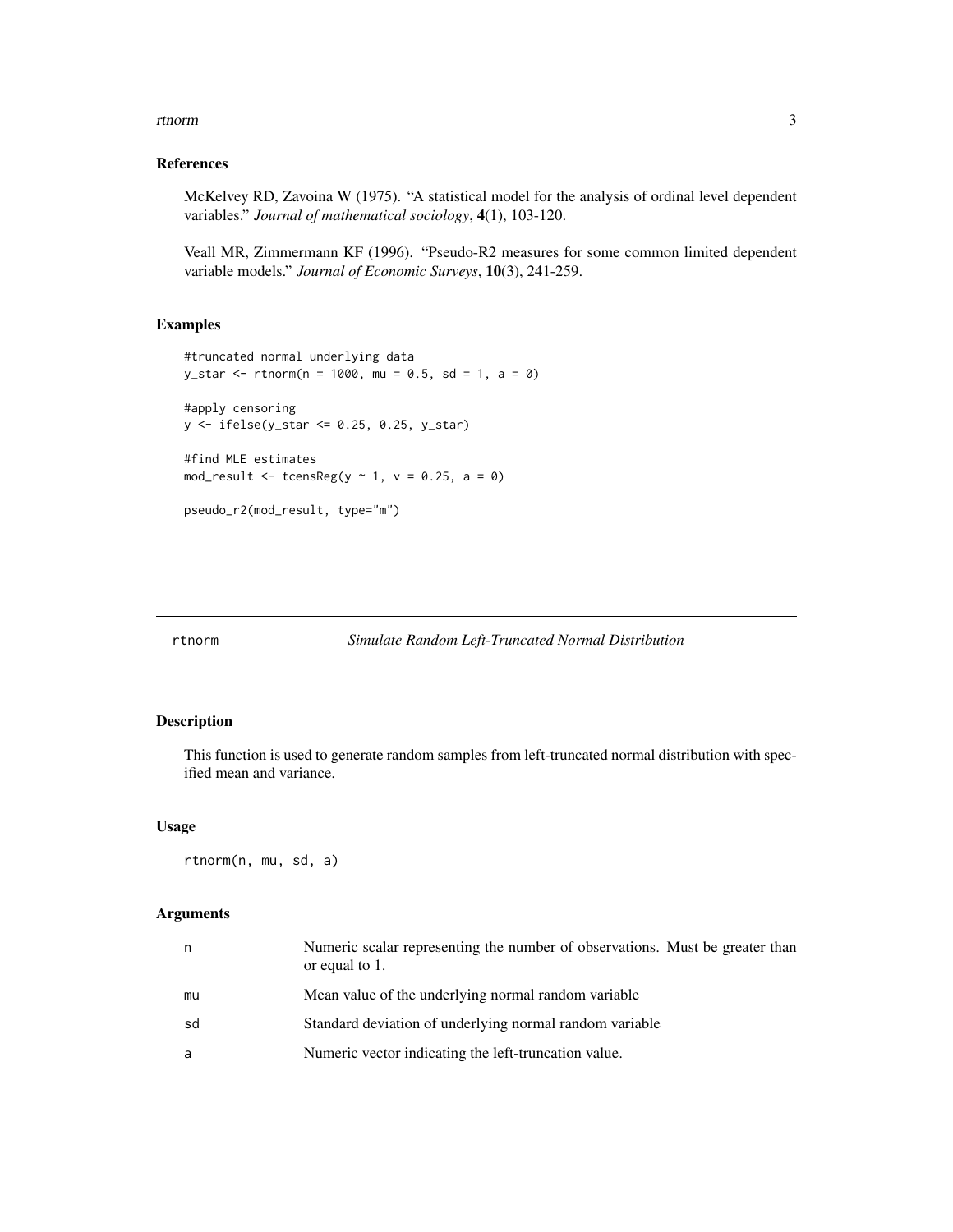#### Details

Our goal is to draw samples from the left truncated normal random variable  $Y_i^*$ . We define this distribution as

$$
Y_i^* \sim TN(\mu, \sigma^2, a)
$$

Sampling is performed by first drawing from a random variable  $Z$  with a uniform distribution on the interval  $[0, 1]$  to generate cumulative density probabilities, p. Then the inverse density function of the truncated normal random variable is applied to generate our desired truncated normal observations.

This inverse truncated normal function is shown below:

$$
Y_i^* = \Phi^{-1}\left\{p \times \left[1 - \Phi\left(\frac{a - \mu}{\sigma}\right)\right] + \Phi\left(\frac{a - \mu}{\sigma}\right)\right\} \times \sigma + \mu,
$$

where *p* represents the probabilities sampled from the uniform distribution.

#### Notes:

- If the mean, mu, is specified as a vector then the standard deviation, sigma, must have either: 1. same length as mu
	- 2. be a scalar, indicating that all samples have constant standard deviation

# Value

Returns a vector of samples drawn from the left truncated normal distribution equal to length n.

#### Examples

#zero truncated normal data with mean 0.5 and standard deviation 1  $y_{\text{1}}$  star <- rtnorm(n = 100, mu = 0.5, sd = 1, a = 0)

| tcensReg | Regression Method for Truncated Normal Distribution with Censored |
|----------|-------------------------------------------------------------------|
|          | Data                                                              |

# Description

This function is used to find estimates from a linear equation assuming that the underlying distribution is truncated normal and the data has subsequently been censored data.

#### Usage

```
tcensReg(
  formula,
 a = -Inf,
 v = NULL,
  data = sys.frame(sys.parent()),
 method = c("CG", "Newton", "BFGS"),
  ...
)
```
<span id="page-3-0"></span>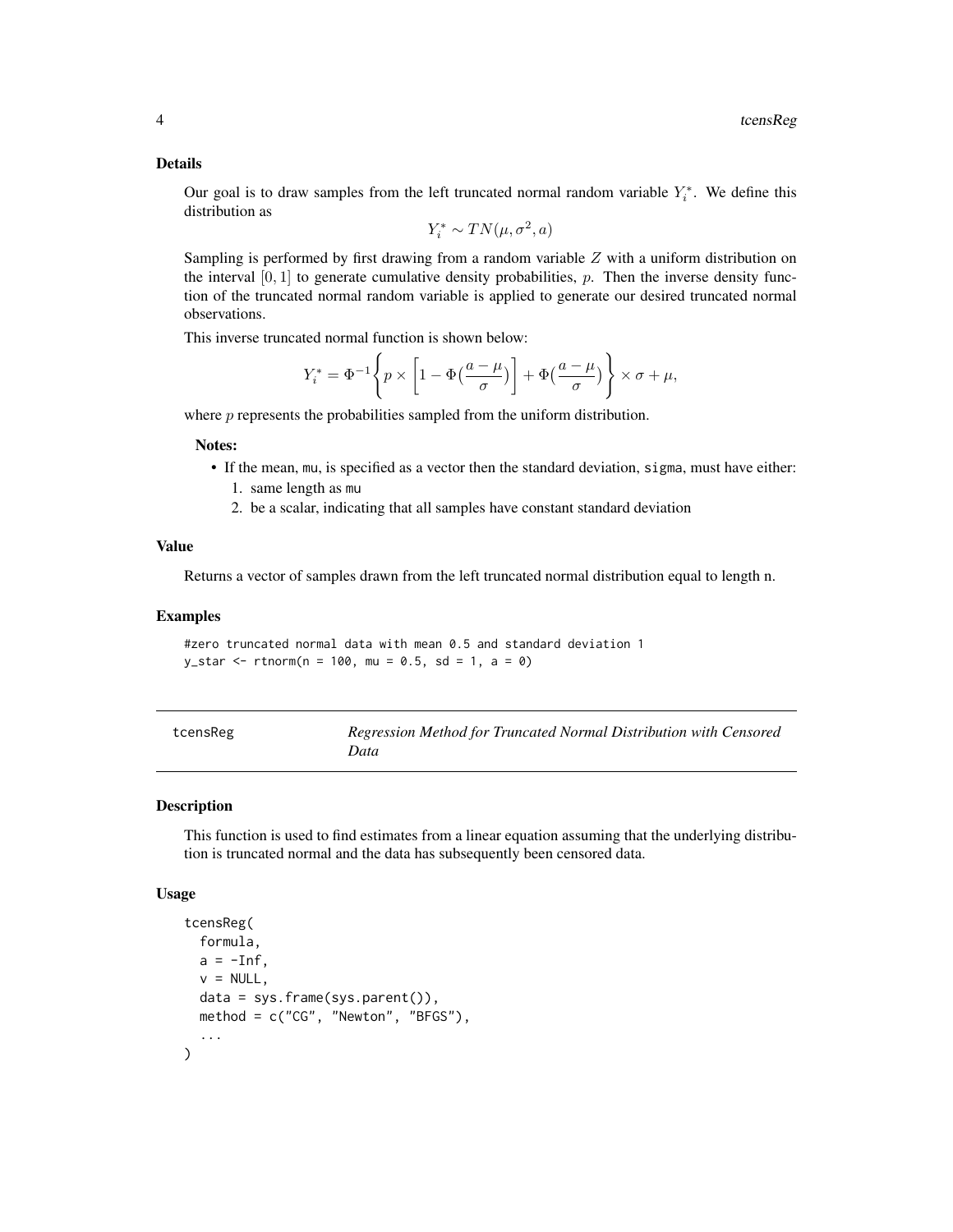#### tcensReg 55

#### Arguments

| formula | Object of class formula which symbolically describes the model to be fit                                                                                 |
|---------|----------------------------------------------------------------------------------------------------------------------------------------------------------|
| a       | Numeric scalar indicating the truncation value. Initial value is -Inf indicating no<br>truncation                                                        |
| $\vee$  | Numeric scalar indicating the censoring value. Initially set to NULL indicating<br>no censoring                                                          |
| data    | Data frame that contains the outcome and corresponding covariates. If none is<br>provided then assumes objects are in user's environment.                |
| method  | Character value indicating which optimization routine to perform. Choices in-<br>clude Newton, BFGS, and CG. See details for explanation on each method. |
| .       | Additional arguments from such as max_iter, step_max, or epsilon. See de-<br>tails for how to define these additional arguments.                         |

#### Details

This estimation procedure returns maximum likelihood estimates under the presence of *left* truncation and/or *left* censoring. It builds upon currently available methods for limited dependent variables by relaxing the assumption of a latent normal distribution and instead allows the this underlying distribution to potentially be a latent **truncated** normal distribution.

To indicate left censoring the user should specify the parameter v, and to indicate left truncation specify the parameter a. If specifying both left censoring and left truncation note that there is an implicit restriction that  $a < \nu$ .

Below is a brief description of the types of distributions that can be fit along with the assumed data generating process for the observed outcome, Y .

#### Latent Distributions:

The tcensReg function allows user to specify one of four combinations of distributional assumptions with or without censoring. These are listed below along with the necessary arguments needed to fit this model.

#### *Truncated Normal with Censoring:*

This is the main model that this package is designed to fit and introduced in (Williams et al. 2019).It assumes

$$
Y_i^* \sim TN(\mu, \sigma^2, a)
$$

where TN indicates a left truncated normal random variable, truncated at the value a. This underlying truncated normal random variable is then *left* censored at the value  $\nu$  to create the censored observations  $Y$  such that

$$
Y_i = \nu 1_{\{Y_i^* \le \nu\}} + Y_i^* 1_{\{Y_i^* > \nu\}}
$$

Required Arguments:

- a: left truncation value
- v: left censoring value

*Normal with Censoring:*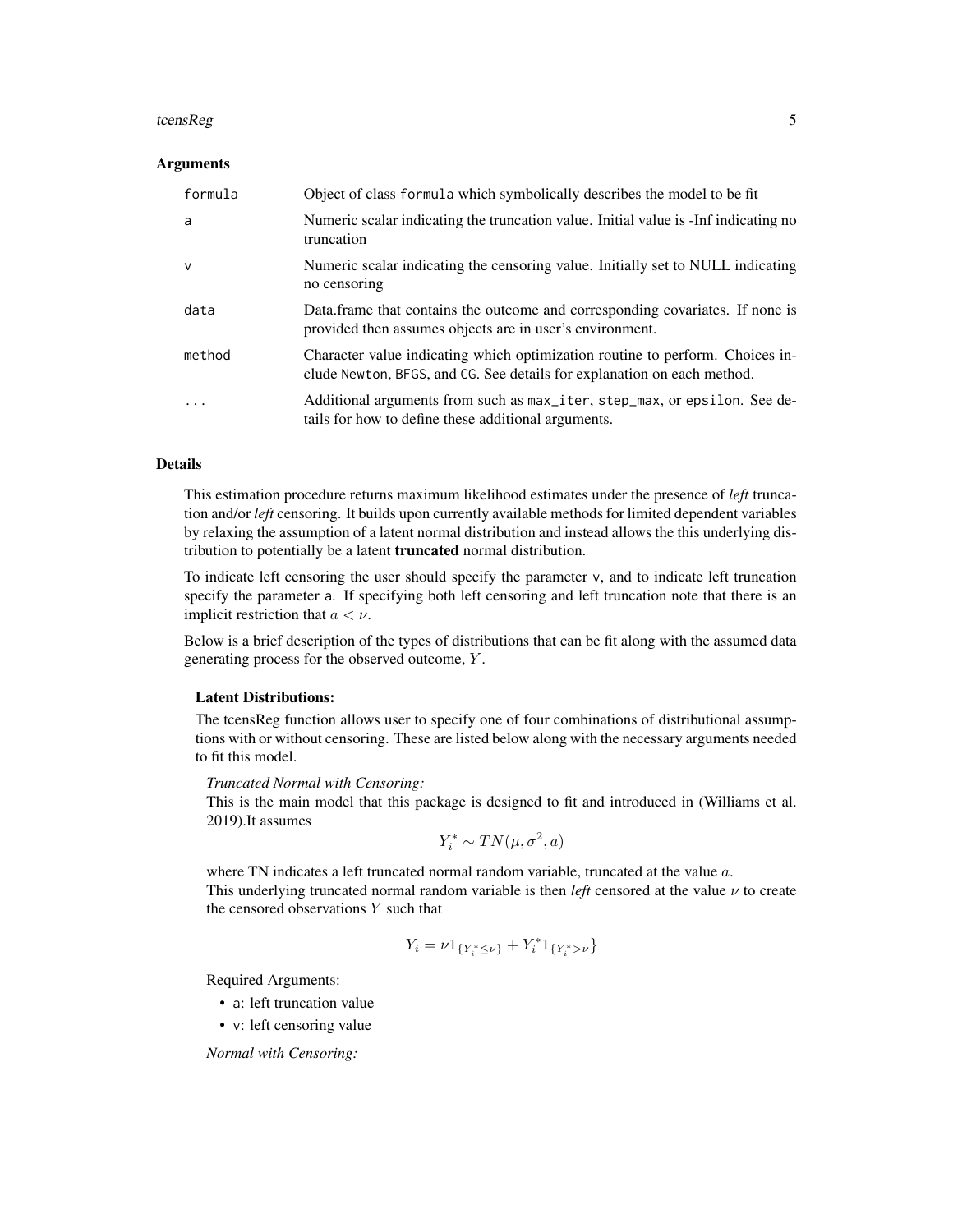<span id="page-5-0"></span>This model is commonly referred to as the Tobit model (Tobin 1958). This model assumes that the data is generated from a latent normal random variable  $Y_i^*$ , i.e.,

$$
Y_i^* \sim N(\mu, \sigma^2)
$$

This underlying normal random variable is then *left* censored at the value  $\nu$  to create the censored observations Y such that

$$
Y_i = \nu 1_{\{Y_i^* \le \nu\}} + Y_i^* 1_{\{Y_i^* > \nu\}}
$$

Required Arguments:

• v: left censoring value

This procedure can also be fit using the [censReg](#page-0-0) package by Henningsen (2010).

*Truncated Normal:*

This model assumes that there is no censored observations, but that the data are left truncated as originally described by Hald (1949).

Therefore, we assume that the observed values follow

$$
Y_i^{\sim}TN(\mu,\sigma^2,a)
$$

where TN indicates a left truncated normal random variable, truncated at the value  $a$ . Required Arguments:

• a: left truncation value

This procedure can also be fit using the [truncreg](#page-0-0) package by Croissant and Zeileis (2018).

*Normal:*

This model assumes that there is no left censoring and no left truncation.

Maximum likelihood estimates are returned based on the assumption that the random variable follows the distribution

 $Y_i^{\sim}N(\mu,\sigma^2)$ 

Required Arguments: None

This procedure can also be fit using the command  $\text{lm}$  $\text{lm}$  $\text{lm}$  in base R.

#### Optimization Methods:

Currently available optimization routines include conjugate gradient (CG), Newton-Raphson (Newton), and BFGS (BFGS). The default method is set as the conjugate gradient. Both the of the conjugate gradient and BFGS methods are implemented via the general-purpose optimization routine [optim](#page-0-0). These two methods use only the respective likelihood and gradient functions. The Newton-Raphson method uses the likelihood, gradient, and Hessian functions along with line search to achieve the maximum likelihood.

# Additional Arguments:

There are additional arguments that the user may provide for controlling the optimization routine.

- max\_iter: Maximum number of iterations for optimization routine. Default is 100
- step max: Maximum number of steps when performing line search. Default is 10
- epsilon: Numeric value used to define algorithm stops, i.e., when evaluated gradient is less than epsilon. Default is 0.001
- tol val: Tolerance value used to stop the algorithm if the  $(n+1)$  and  $(n)$  log likelihood is within the tolerance limit.
- theta\_init: Numeric vector specifying the initial values to use for the estimated parameters  $\beta$ and  $\log(\sigma)$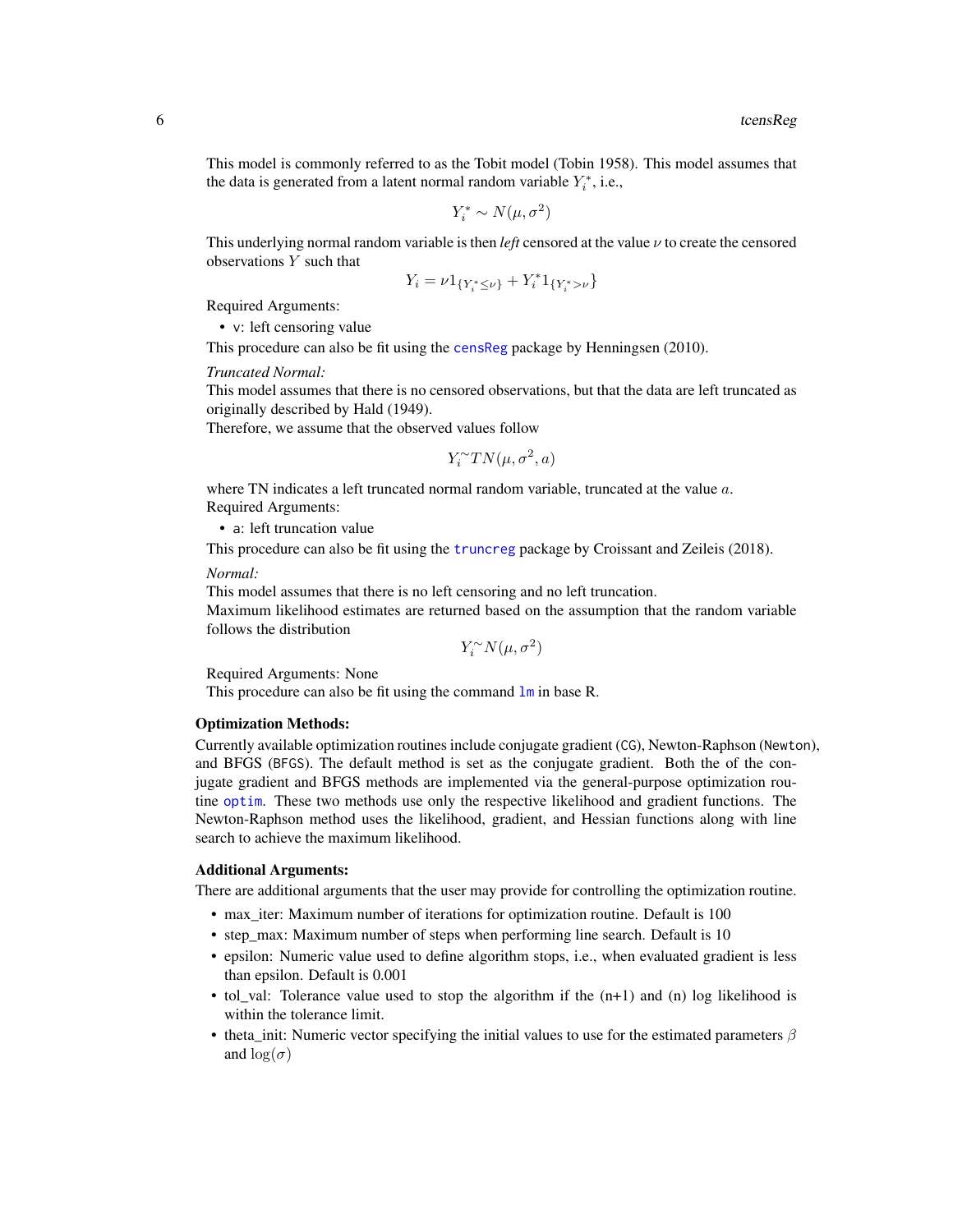#### <span id="page-6-0"></span>Value

Returns a list of final estimate of theta, total number of iterations performed, initial log-likelihood, final log-likelihood, estimated variance covariance matrix, information criterion, model design matrix, call, list of total observations and censored observations, and latent distributional assumption.

# References

Croissant Y, Zeileis A (2018). *truncreg: Truncated Gaussian Regression Models*. R package version 0.2-5, <https://CRAN.R-project.org/package=truncreg>.

Hald A (1949). "Maximum likelihood estimation of the parameters of a normal distribution which is truncated at a known point." *Skandinavisk Aktuarietidskrift*, 32, 119-134.

Henningsen A (2010). "Estimating Censored Regression Models in R using the censReg Package." *R package vignettes*.

Tobin J (1958). "Estimation of relationships for limited dependent variables." *Econometrica*, 26(1), 24-36.

Williams JR, Kim H, Crespi CM (2019). "Modeling Variables with a Detection Limit using a Truncated Normal Distribution with Censoring." *arXiv preprint arXiv:1911.11221*.

#### Examples

```
#truncated normal underlying data
y_{\text{1}}star <- rtnorm(n = 1000, mu = 0.5, sd = 1, a = 0)
#apply censoring
y <- ifelse(y_star <= 0.25, 0.25, y_star)
#find MLE estimates
trunc_cens_mod <- tcensReg(y \sim 1, v = 0.25, a = 0)
```
summary(trunc\_cens\_mod)

| tcensReg_sepvar | Regression Method for Truncated Normal Distribution with Censoring |
|-----------------|--------------------------------------------------------------------|
|                 | for Independent Truncated Normal Groups                            |

# **Description**

This function is used to find estimates from a linear equation assuming that the data is observed from a truncated distribution with left censoring. It uses numerical values of the gradient vector and hessian matrix to solve for the maximum likelihood using [maxLik](#page-0-0) package. This function can also be used with censored only, truncated only, or uncensored and untruncated gaussian models.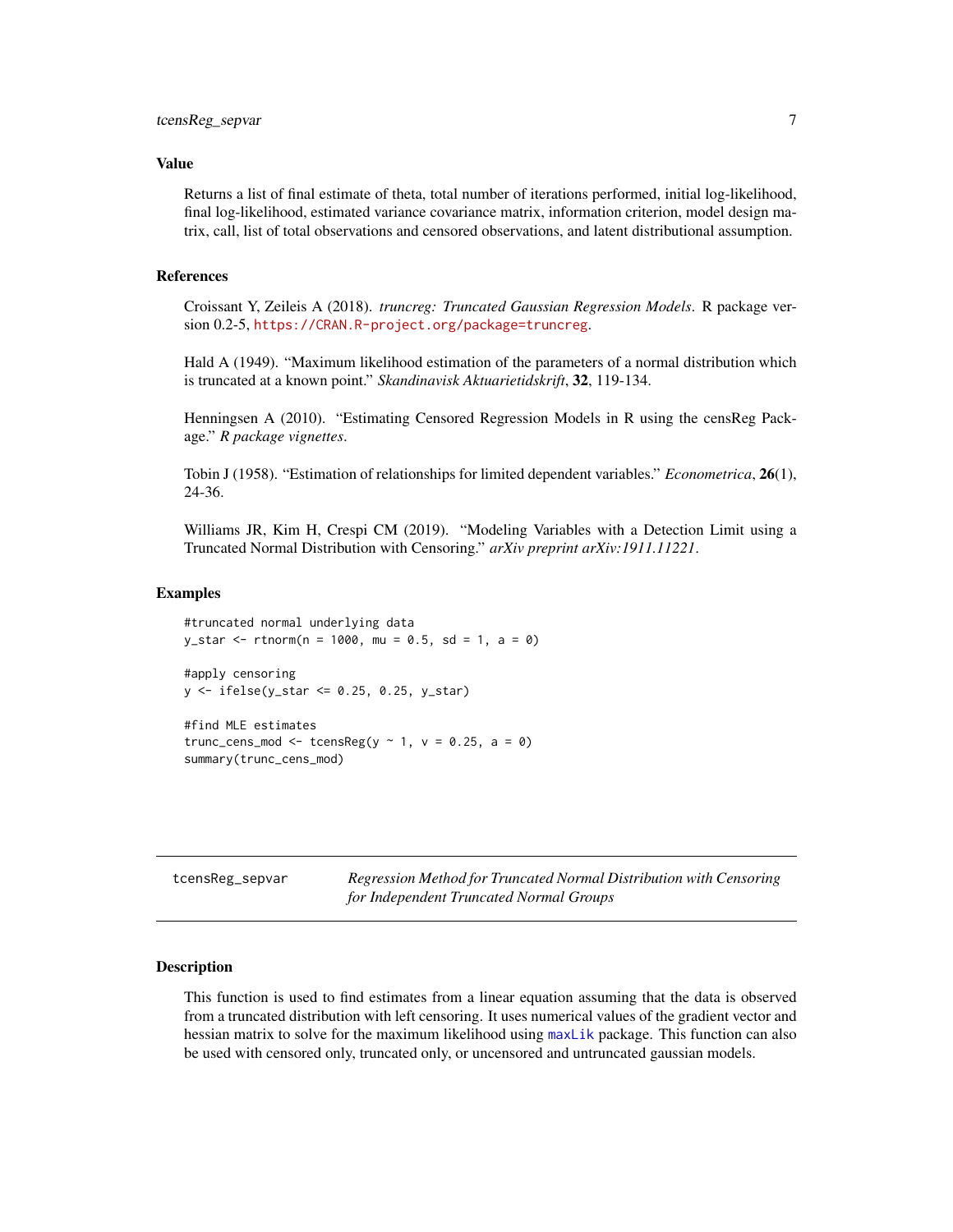# Usage

```
tcensReg_sepvar(
 formula,
  a = -Inf,v = NULL,group_var,
 method = c("BFGS", "maxLik", "CG"),
  theta_init = NULL,data = sys.frame(sys.parent()),
 max\_iter = 100,
  ...
)
```
# Arguments

| formula                | Object of class formula which symbolically describes the model to be fit                                                                                |
|------------------------|---------------------------------------------------------------------------------------------------------------------------------------------------------|
| a                      | Numeric scalar indicating the truncation value. Initial value is -Inf indicating no<br>truncation                                                       |
| $\mathsf{V}$           | Numeric scalar indicating the censoring value. Initially set to NULL indicating<br>no censoring                                                         |
| group_var              | Character scalar indicating a variable in the data frame that defines the indepen-<br>dent groups                                                       |
| method                 | Character value indicating which optimization routine to perform. Choices in-<br>clude BFGS, maxLik and CG. See details for explanation on each method. |
| theta_init             | Optional initial values for the parameters. Default is to fit a linear regression<br>model.                                                             |
| data                   | Data.frame that contains the outcome and corresponding covariates. If none is<br>provided then assumes objects are in user's environment.               |
| $max$ <sub>Liter</sub> | Numeric value indicating the maximum number of iterations to perform.                                                                                   |
| $\ddots$               | Additional arguments such as max_iter, step_max, or epsilon.                                                                                            |

# Details

Currently available optimization routines include conjugate gradient (CG), Newton-Raphson type via maxLik package ([maxLik](#page-0-0)), and BFGS (BFGS). The default method is set as the conjugate gradient. Both the of the conjugate gradient and BFGS methods are implemented via the general-purpose optimization [optim](#page-0-0). These two methods use only the respective likelihood and gradient functions. The Newton-Raphson method uses the likelihood, gradient, and Hessian functions along with line search to achieve the maximum likelihood.

# Value

Returns a list of final estimate of theta, total number of iterations performed, initial log-likelihood, final log-likelihood, and estimated variance covariance matrix.

<span id="page-7-0"></span>